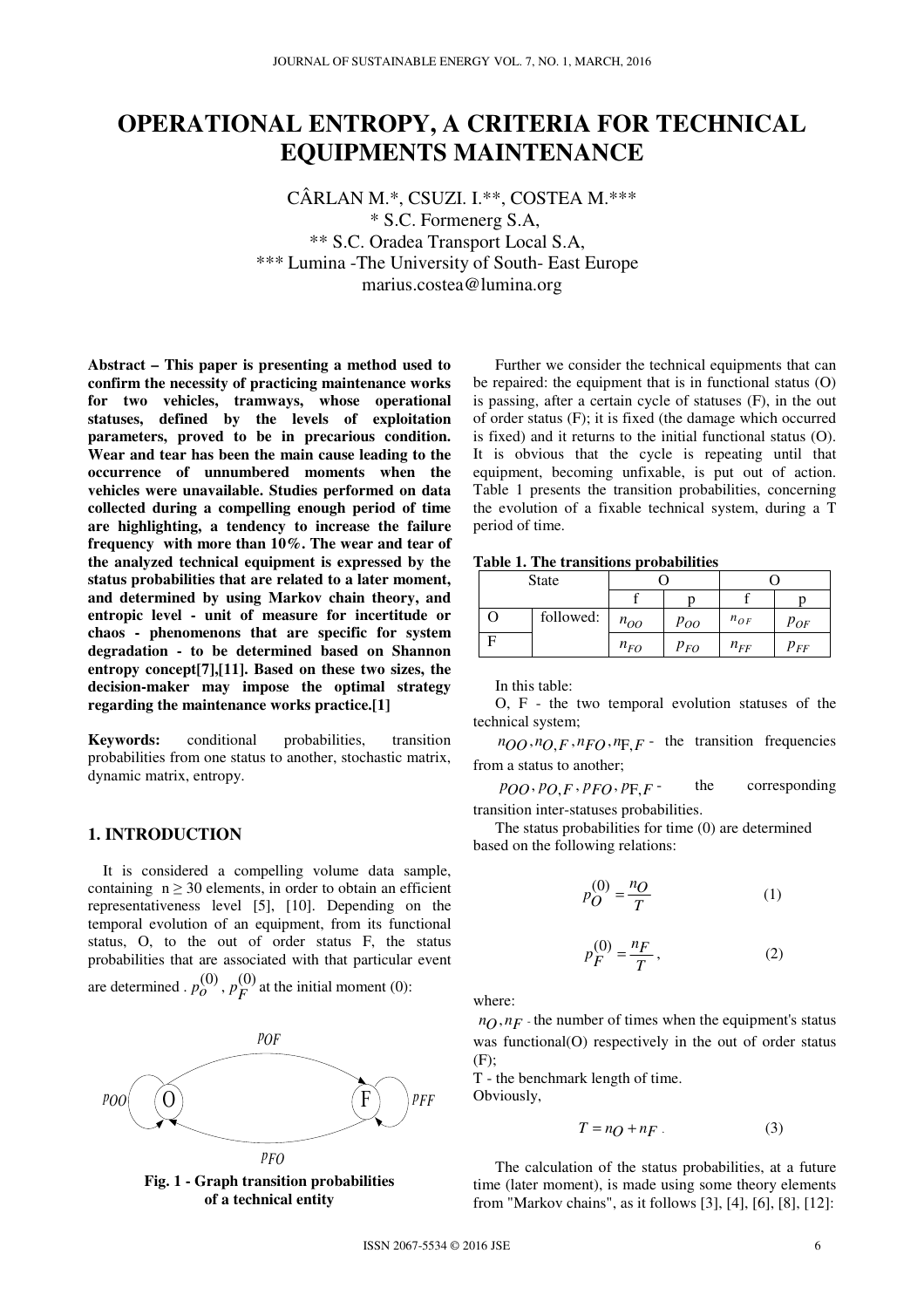- the transition probabilities matrix (stochastic matrix) [M] is determined:

$$
[\mathbf{M}] = \begin{bmatrix} P_{OO} & P_{OF} \\ P_{FO} & P_{FF} \end{bmatrix}
$$
 (4)

- the unit-matrix [I] is considered:

$$
[\mathbf{I}] = \begin{bmatrix} 1 & 0 \\ 0 & 1 \end{bmatrix} \tag{5}
$$

- resulting the dinamic matrix [D]:

$$
[D] = [M] - [I] \tag{6}
$$

The status probabilities values in the established regime of the ergodic system,  $p_o^{\text{(F)}}$ ,  $p_F^{\text{(F)}}$  are resulting from solving the following equation system:

$$
\begin{cases} (\mathbf{p}_{OO} - 1) \mathbf{p}_O^{(\mathbf{f})} + p_{FO} \cdot p_F^{(\mathbf{f})} = 0 \\ p_{OF} \cdot p_O^{(\mathbf{f})} + (\mathbf{p}_{FF} - 1) \mathbf{p}_F^{(\mathbf{f})} = 0. \quad (7) \\ p_O^{(\mathbf{f})} + p_F^{(\mathbf{f})} = 1 \end{cases}
$$

For solving this system containing three equations and two unknowns, there are used one of the first two equations (\*) or (\*\*) and the equation (\*\*\*).

It results:

$$
p_O^{\text{(f)}} = \frac{PFO}{PFO + POF} \tag{8}
$$

$$
p_F^{(f)} = \frac{p_{OF}}{p_{FO} + p_{OF}}
$$
 (9)

The entropy associated with the status probabilities  $p_0^{(0)}, p_F^{(0)}, p_0^{(F)}, p_F^{(F)}$  is resulting from the relation:

$$
H = -\frac{1}{\ln 2} (\mathbf{p}_O \cdot \ln \mathbf{p}_O + \mathbf{p}_F \cdot \ln \mathbf{p}_F) \quad (10)
$$

Entropy's evolution depending on the probability is presented in the figure 1.



**Fig. 2 - The graph of the function H=f(p)**

## **2. CASE STUDY**

 Table two presents the temporal evolution of two trams within the company S.C. Oradea Transport Local S.A., during a period of time T= 200 consecutive days. It results that the status probabilities in the initial moment(0), for the two entities E1, E2, according the relations  $(1)$ ,  $(2)$ , or,

$$
p_O(o) = \frac{n_O}{n_O + n_F} \tag{11}
$$

$$
p_F(\mathbf{o}) = \frac{n_F}{n_O + n_F} \tag{12}
$$

**Table 2. Temporal evolution of the tramways** 

| i                       |                                  | $E_1$                         | $E_2$                                  |                               | Observations |  |
|-------------------------|----------------------------------|-------------------------------|----------------------------------------|-------------------------------|--------------|--|
|                         |                                  | State                         | <b>State</b>                           |                               |              |  |
|                         |                                  |                               |                                        |                               |              |  |
| 1                       | $\mathbf{O}$                     | -                             | $\mathcal{O}$                          | -                             |              |  |
| $\overline{c}$          | L,                               | F                             | $\cdot$                                |                               |              |  |
| $\overline{\mathbf{3}}$ | O                                | $\overline{\phantom{m}}$      | $\ddot{\phantom{0}}$                   |                               |              |  |
| $\overline{4}$          | O                                | $\overline{\phantom{0}}$      |                                        |                               |              |  |
| 5                       | $\Box$                           | F                             |                                        |                               |              |  |
| 6                       | $\mathbf{O}$                     | ÷,                            |                                        |                               |              |  |
| $\overline{7}$          |                                  | F                             |                                        | $\cdot$                       |              |  |
| 8                       | $\overline{O}$                   | $\overline{\phantom{a}}$      |                                        |                               |              |  |
| $\ddot{\phantom{0}}$    |                                  |                               |                                        |                               |              |  |
|                         |                                  |                               |                                        |                               |              |  |
|                         |                                  |                               |                                        |                               |              |  |
| 150                     | $\mathbf{O}$                     | $\overline{a}$                | $\mathbf O$                            | L,                            |              |  |
| 151                     | -                                | F                             | -                                      | F                             | $\ast$       |  |
| 152                     | F                                | ÷                             | O                                      | ÷,                            |              |  |
| 153                     | F                                | ÷,                            | О                                      | ä,                            |              |  |
| 154                     | $\overline{a}$                   | F                             | O                                      | ÷,                            |              |  |
| 155                     | L,                               | F                             |                                        | F                             | $\ast$       |  |
| 156                     | $\overline{O}$                   | $\overline{\phantom{a}}$      | ÷,                                     | F                             |              |  |
| 157                     | O                                | L,                            | ÷                                      | F                             |              |  |
| 158                     | $\overline{a}$                   | F                             | $\overline{a}$                         | F                             | $\ast$       |  |
| 159                     | $\mathbf 0$                      | $\overline{\phantom{a}}$      | 0                                      | ÷,                            |              |  |
| 160                     | О                                | $\overline{\phantom{0}}$      | о                                      | -                             |              |  |
| 161                     | $\overline{a}$                   | F                             |                                        | $\cdot$                       |              |  |
| $\overline{162}$        | О                                | ÷                             | $\ddot{\phantom{0}}$                   | $\cdot$                       |              |  |
| $\overline{163}$        | $\overline{O}$                   | L,                            |                                        |                               |              |  |
| 164                     | $\Box$                           | F                             |                                        | $\ddot{\phantom{0}}$          |              |  |
| 165                     | O                                | $\overline{a}$                | $\cdot$                                |                               |              |  |
| 166<br>167              | $\overline{a}$<br>$\overline{a}$ | F<br>F                        | $\ddot{\phantom{0}}$<br>$\overline{a}$ |                               |              |  |
| 168                     | О                                |                               | O                                      | $\cdot$                       |              |  |
| 169                     | $\overline{a}$                   | $\overline{\phantom{m}}$<br>F | L                                      | $\overline{\phantom{0}}$<br>F | $\ast$       |  |
| 170                     | -                                | F                             | ÷                                      | F                             | $\ast$       |  |
| 171                     | O                                | $\overline{a}$                |                                        | F                             |              |  |
|                         |                                  |                               | $\overline{0}$                         | ÷,                            |              |  |
|                         |                                  |                               |                                        |                               |              |  |
|                         |                                  |                               |                                        |                               |              |  |
|                         |                                  |                               |                                        | ۰                             |              |  |
|                         |                                  |                               |                                        |                               |              |  |
| 197                     |                                  |                               |                                        |                               |              |  |
| 198                     | о                                | -                             | -                                      | F                             |              |  |
| 199                     | ÷,                               | F                             | O                                      | L,<br>F                       |              |  |
| 200                     | $\mathbf 0$                      | -                             | ÷                                      |                               |              |  |

According both to the information presented in the previous table and to the relations (1) and (2), the status probabilities are obtained for the time (0), for each of the equipments - table 3: